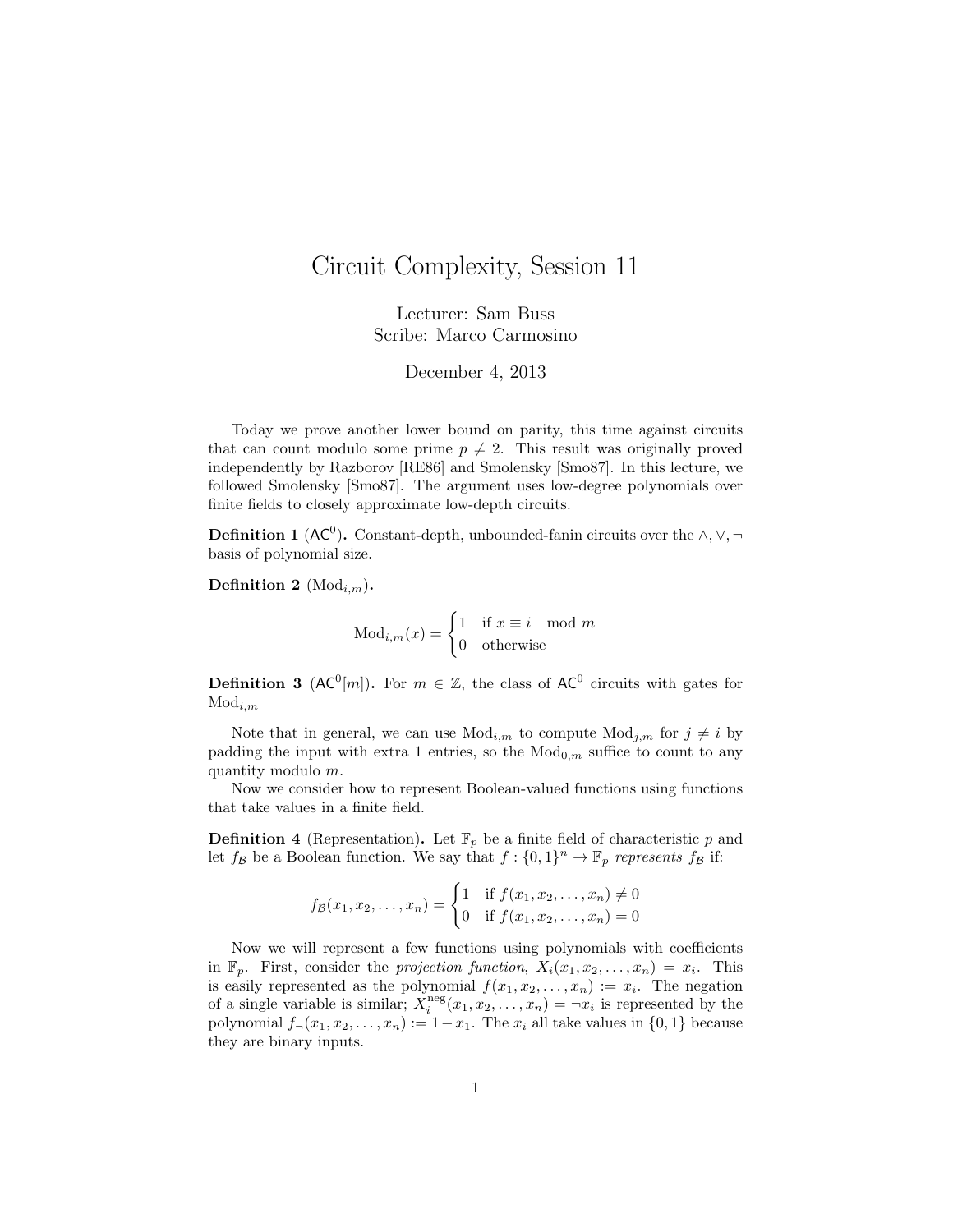Now, we make the assumption that polynomials  $g_1, g_2, \ldots, g_k : \{0,1\}^n \to$  $\mathbb{F}_p$  represent Boolean-valued functions, with the additional property that each  $g_i$  only takes values  $\{0,1\} \in \mathbb{F}_p$ . To represent  $AND(g_1, g_2, \ldots, g_k)$ , we take  $f_{\wedge} := \prod_{i=1}^{k} g_i$ . Notice that this representation of AND preserves the property of  $\{0,1\} \in \mathbb{F}_p$  output, if the  $g_i$  have this property.

To represent OR, we use our representation of  $X_i^{\text{neg}}$  and De Morgan's law:

$$
f_{\vee} := 1 - \prod_{i=1}^{k} (1 - g_i)
$$

In both polynomials  $f_{\vee}$  and  $f_{\wedge}$  we assumed that their inputs were  $\{0,1\} \in$  $\mathbb{F}_p$ . We could remove this assumption by taking  $(g_i)^{p-1}$  each time  $g_i$  appears in the above polynomials, because for prime p and  $j \in \mathbb{F}_p$ :

$$
j^{p-1} \mod p = \begin{cases} 0 & \text{if } j \equiv 0 \mod p \\ 1 & \text{otherwise} \end{cases}
$$

Our complexity measure on these representations is the degree of the polynomials involved. Let  $\mathcal{D} := \max_i(\deg(g_i))$ . Then  $\deg(f_\wedge) \leq k\mathcal{D}$  and  $\deg(f_\vee) \leq$ kD. If we use the  $(p-1)$  powering trick, then  $\deg(f_{\vee,\wedge}) \leq k\mathcal{D}(p-1)$ .

To represent  $\text{Mod}_{i,p}$  is particularly straightforward:

$$
f_{\oplus} = (g_1 + g_2 + \dots + g_k - i)^{p-1}
$$

And note that  $\deg(f_{\oplus}) \leq (p-1) \max_i [\deg(g_i)],$  so it is particularly cheap to compute in this representation. Intuitively, that should be unsurprising – we are using "native" addition over  $\mathbb{F}_p$  which does not increase the degree of the polynomials involved.

This means that we can replace any constant-depth circuit with a polynomial. Suppose we are given C, a circuit over  $\bigvee$ ,  $\bigwedge$ ,  $x_i$ ,  $\bar{x_i}$  of size s and depth d. Then the fanin of C is trivially  $\leq s$ , and so d-many times we can repeat the simple constructions above, resulting in a degree  $\leq s^d$  polynomial. This is unsatisfactory, as any polynomial is equivalent to a polynomial of degree  $\leq n$ .

What we would really like is a polynomial of degree  $log(s)^{O(1)}$  approximating C. We will obtain this polynomial by altering the construction for OR.

Let  $g_1, g_2, \ldots, g_\ell$  be Boolean functions, and suppose that  $f_1, f_2, \ldots, f_\ell$  are  $\mathbb{F}_p$  polynomials that approximately-represent  $g_1, g_2, \ldots, g_\ell$ . For  $k \geq 1$  denote by  $OR_k$  the simple  $f_\vee$  that computes the logical or of k inputs exactly, discussed above. Then we approximate the OR of  $g_1, g_2, \ldots, g_\ell$  by the following polynomial:

$$
f := \mathrm{OR}_k[(c_{i1}f_1 + c_{i2}f_2 + \cdots + c_{i\ell}f_{\ell})^{(p-1)}]
$$

Where the  $c_{ij}$  are chosen uniformly at random from  $\mathbb{F}_p$ , with i ranging from 1 to k. Consider when the above polynomial works properly: if each  $f_i = 0$ , then we will have  $f = 0$  and there will be no error.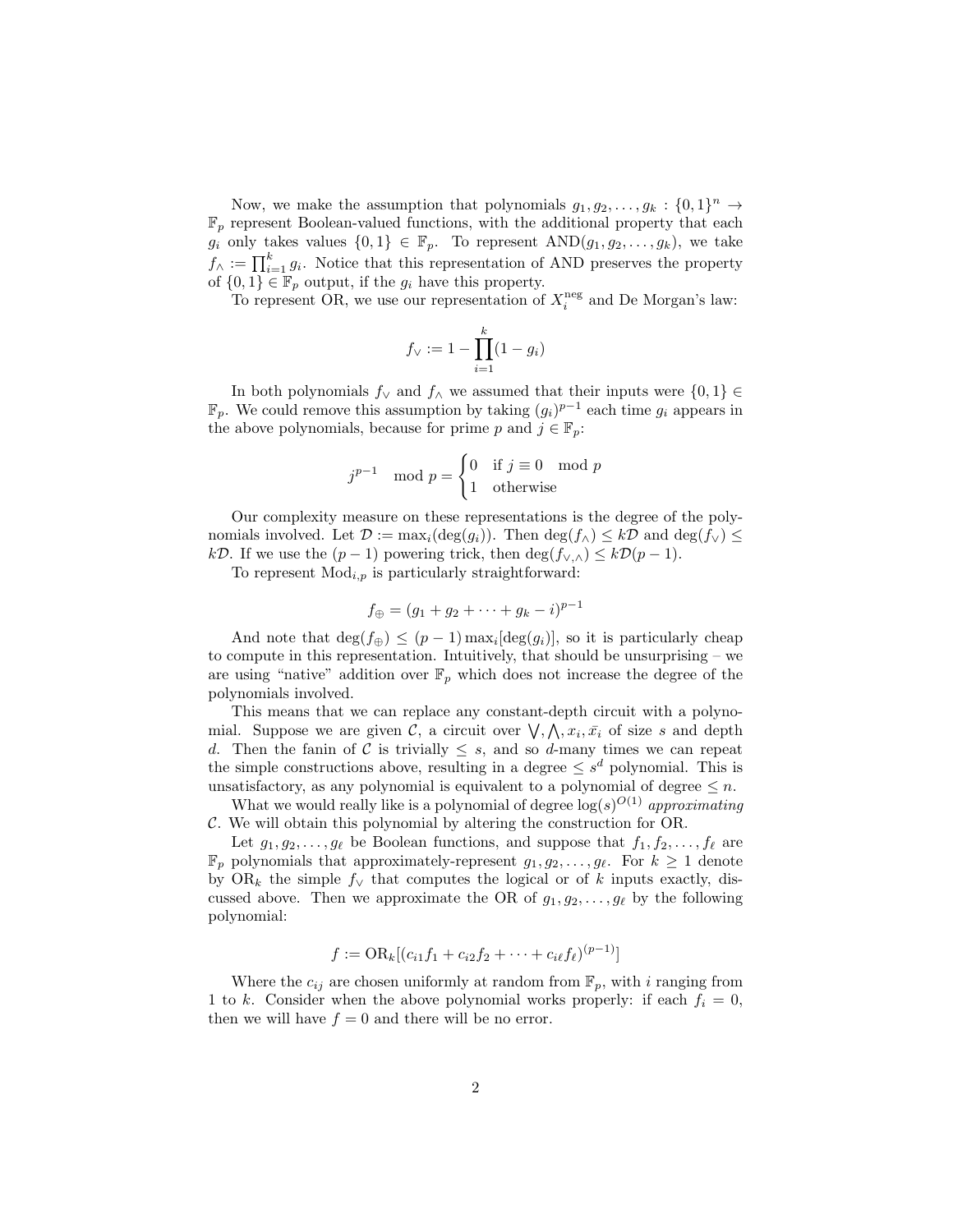If, on the other hand, f should be equal to 1, then  $\exists f_j = 1$ . We will compute this correctly, then, if at least one value  $i$  has:

$$
\sum_{s=1}^{\ell} c_{is} f_s \neq 0
$$

The above will be equal to zero if and only if we have that  $c_{ij} = -f_j^{-1}(\sum_{s \neq j} c_{is} f_s)$ . There is only one such  $c_{ij}$ , and so only one value that can erroneously zero out this argument to OR<sub>k</sub>. Since we chose  $c_{ij}$  at random from  $\mathbb{F}_p$ , the probability of this error is  $\frac{1}{p}$ . Fixing a particular input  $\bar{x}$ , then, we will have  $f(\bar{x})$  correct with probability  $\geq 1 - \frac{1}{p^k}$ , since we only need one of the k simplistic OR arguments to hit a nonzero value.

By an averaging argument, there exist choices of the  $c_{ij}$  such that the number of inputs  $\bar{x}$  where f makes an error is  $\leq 2^n(1-\frac{1}{p^k})$ . Now, all that remains is to set a value for  $k$ , and obtain degree bounds for our construction when applied to an entire circuit. Each linear combination contributes at most deg( $f$ )  $\leq$  $k(p-1) \max_i [\deg(f_i)].$ 

**Lemma 5.** Let C be a circuit over  $\bigvee$ ,  $\bigwedge$ ,  $\oplus_p$ ,  $x_i$ ,  $\bar{x}_i$  of size s and depth d, and let  $k = 2 \log(s)$ . Then C is approximated by an  $\mathbb{F}_p$ -polynomial f of degree  $\leq (k(p-1))^d$  such that  $f(\bar{x}) = C(\bar{x})$  on all but a  $\frac{1}{s}$ -fraction of the possible inputs.

Proof. By upper-bounding the number the number of inputs where the approximation makes an error:

$$
\#\text{err} \le 2^n \left(\frac{1}{p^k}\right)s\tag{1}
$$

$$
\leq 2^n \frac{1}{s^2} s \tag{2}
$$

$$
\leq \frac{1}{s}2^n\tag{3}
$$

 $\Box$ 

We have been using the "standard representation" of Boolean values over a field, where we represent True by 1 and False by 0. Now, let  $p > 2$ , and we will switch to the "Fourier basis", representing True by  $-1$  and False by  $+1$ . We will use  $x_i \in \{0, 1\}$  to denote variables in the standard representation, and  $y_i \in \{-1,1\}$  to denote variables in the Fourier representation. Observe that there is a simple linear transformation between these representations:

$$
y_i = 1 - 2x_i \tag{4}
$$

$$
x_i = 2^{-1}(1 - y_i)
$$
 (5)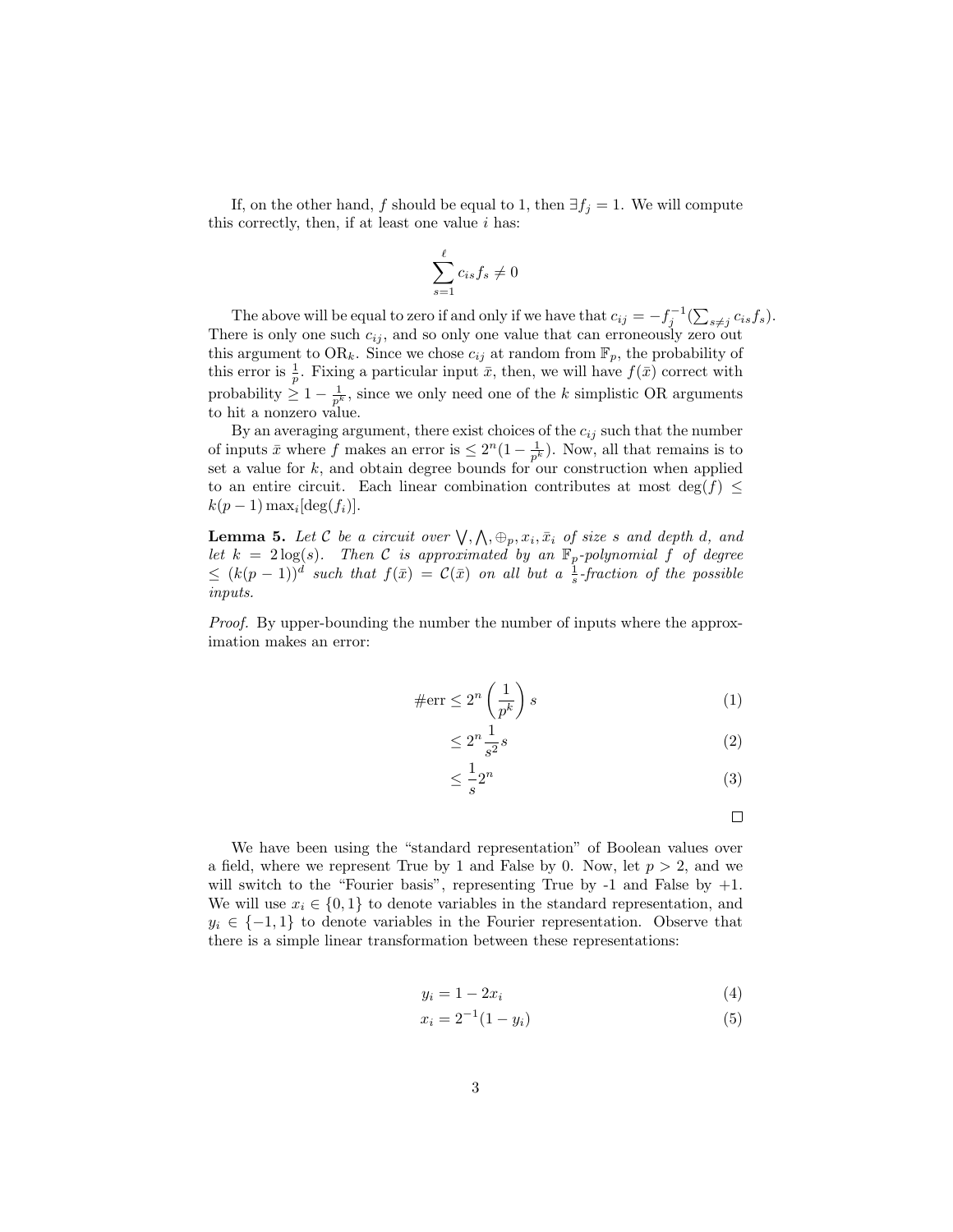This transformation does not change the degree of a polynomial over  $\mathbb{F}_p$ . Note also that, over the Fourier basis, we have that  $\text{Parity}_n(y_1, y_2, \ldots, y_n) = \prod_i y_i$ i yi

Corollary 6. We restate the lemma above in the case of the Fourier basis. Suppose  $\text{Parity}_n$  has a circuit over  $\bigvee$ ,  $\bigwedge$ ,  $\oplus_p$ ,  $x_i$ ,  $\bar{x}_i$  of constant depth d and size  $2^{n^o\left(\frac{1}{2d}\right)}$ . Then there exists an  $\mathbb{F}_p$  polynomial  $f(\bar{y})$  of degree  $o(\sqrt{n})$  such that  $f(y_1, y_2, \ldots, y_n) = \prod_i y_i$  for all but fraction  $\frac{1}{s}$  of the inputs.

*Proof.* By Lemma 5 we have that we can take the  $\text{Parity}_n$  circuit and approximate it with  $f(\bar{x})$  over the standard representation, where  $f(\bar{x})$  has degree  $\leq (k(p-1))^d$ . If we then change the representation of f by applying the linear transformation (4) above to each  $x_i$  in  $f(\bar{x})$  to obtain  $f(\bar{y})$  over the Fourier basis, we incur no extra cost in  $\deg(f(\bar{y}))$  and obtain  $f(y_1, y_2, \ldots, y_n) = \prod_i y_i$  for all but fraction  $\frac{1}{s}$  of the inputs, because over the Fourier basis  $\text{Parity}_n = \prod_i y_i$ . Below we compute  $\deg(f(\bar{y}))$ :

$$
\deg(f(\bar{y})) \le (k(p-1))^d \tag{6}
$$

$$
\leq (2\log(s)(p-1))^d\tag{7}
$$

$$
\leq \left(2(p-1)n^{o\left(\frac{1}{2d}\right)}\right)^d\tag{8}
$$

$$
\leq n^{o\left(\frac{1}{2}\right)}\tag{9}
$$

$$
\leq o(\sqrt{n})\tag{10}
$$

Corollary 7. Suppose the conditions of the previous Corollary hold. Then any  $h: \{-1,1\}^n \to \mathbb{F}_p$  has an approximating  $\hat{h}$ , a  $\mathbb{F}_p$ -polynomial of degree  $\leq \frac{n}{2} + o(\sqrt{n})$  such that  $h(\bar{y}) = \hat{h}(\bar{y})$  for all but fraction  $\frac{1}{s}$  of the inputs.

*Proof.* Assume h is a monomial. Let  $h = y_{i1}y_{i2} \dots y_{i\ell}$ . Then with f as the degree  $o(\sqrt{n})$  approximation of Parity from above, we take:

$$
\hat{h} = y_{i1}y_{i2}\ldots y_{i\ell}f(y_1,\ldots,y_\ell)(y_1y_1\ldots y_\ell)
$$

If  $\deg(h) > \frac{n}{2}$ , then  $\deg(\hat{h}) \leq \frac{n}{2} + \deg(f)$  because more than half of the y's cancel out.

If 
$$
\deg(h) < \frac{n}{2}
$$
, we just take  $\hat{h} = h$ .

The proof above also shows that the only places where  $\hat{h} \neq h$  is where f makes an error. Therefore,  $\exists G \subset \{-1,1\}^n$  with  $|G| = 2^n(1 - o(1))$  such that  $\forall y \in Gh(\bar{y}) = h(\bar{y}).$ 

Now consider the set of functions from G to  $\mathbb{F}_p$ . Formally let  $V = \{f : G \to$  $\mathbb{F}_p$ . *V* is a vector space over  $\mathbb{F}_p$ , with  $\dim(V) = |G| = 2<sup>n</sup>(1 - o(1))$ .